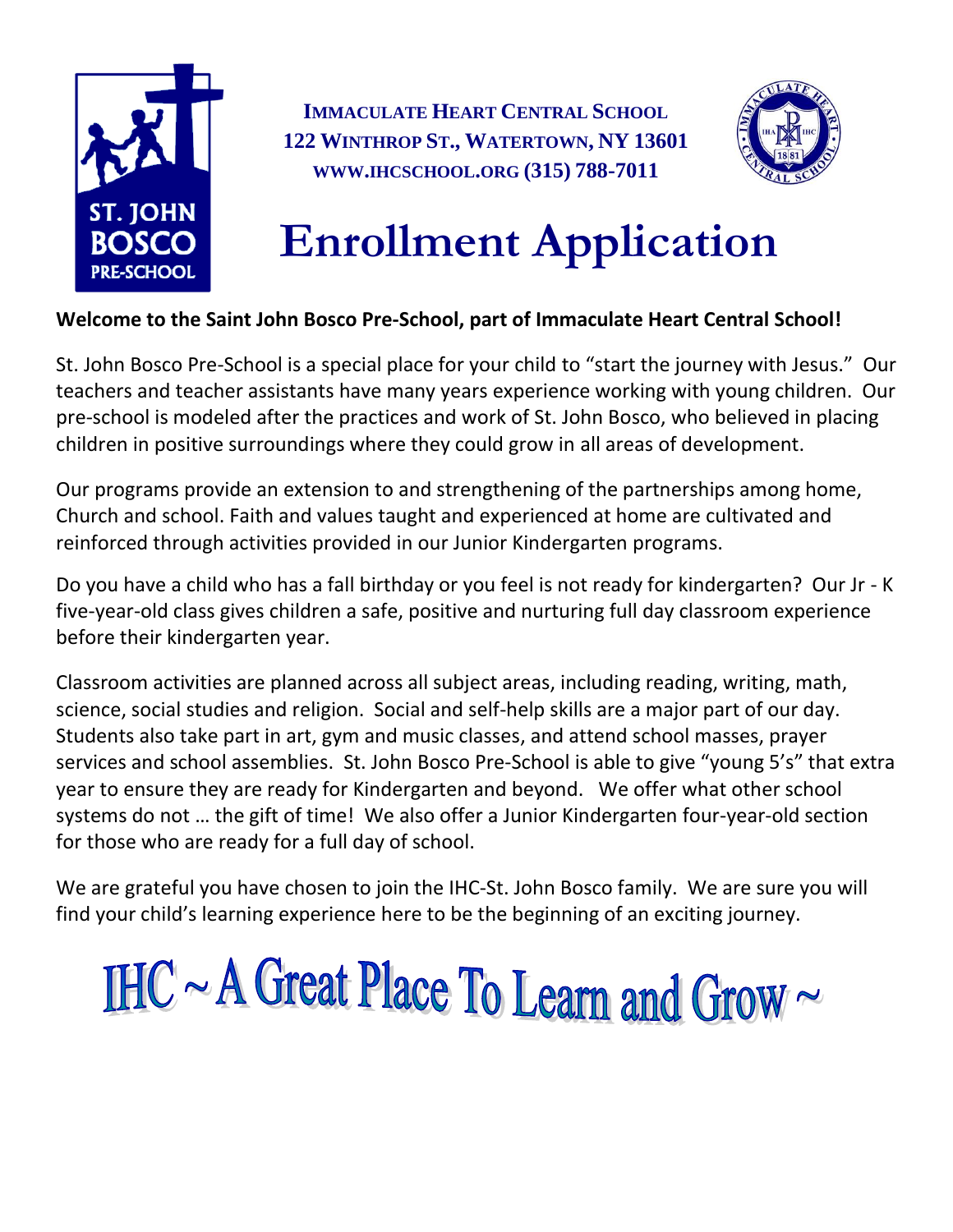## **Admission Procedures**

The following application materials are required for admissions decision:

- Completed application
- Tuition contract,

Submit completed application materials by personal appointment to:

Immaculate Heart Central School St. John Bosco Preschool 122 Winthrop Street Watertown, NY 13601

If you are applying from out-of-the-area, please call the school as to how to submit your materials: *(315) 788-7011*

Required before Student Begins School:

Once your application has been accepted, the following items are required before Pre-School begins:

- \$75 non-refundable registration fee due at enrollment.
- Birth certificate
- Baptismal certificate (if Christian)  $\Box$
- $\Box$ Medical history form
- Immunization record (provided by licensed physician; the requirements for NY state are  $\Box$ listed on the health form)
- If student is enrolling in Junior Kindergarten, a physical exam (dated within 6 months,  $\Box$ signed by a licensed physician). Otherwise, a physical is not required.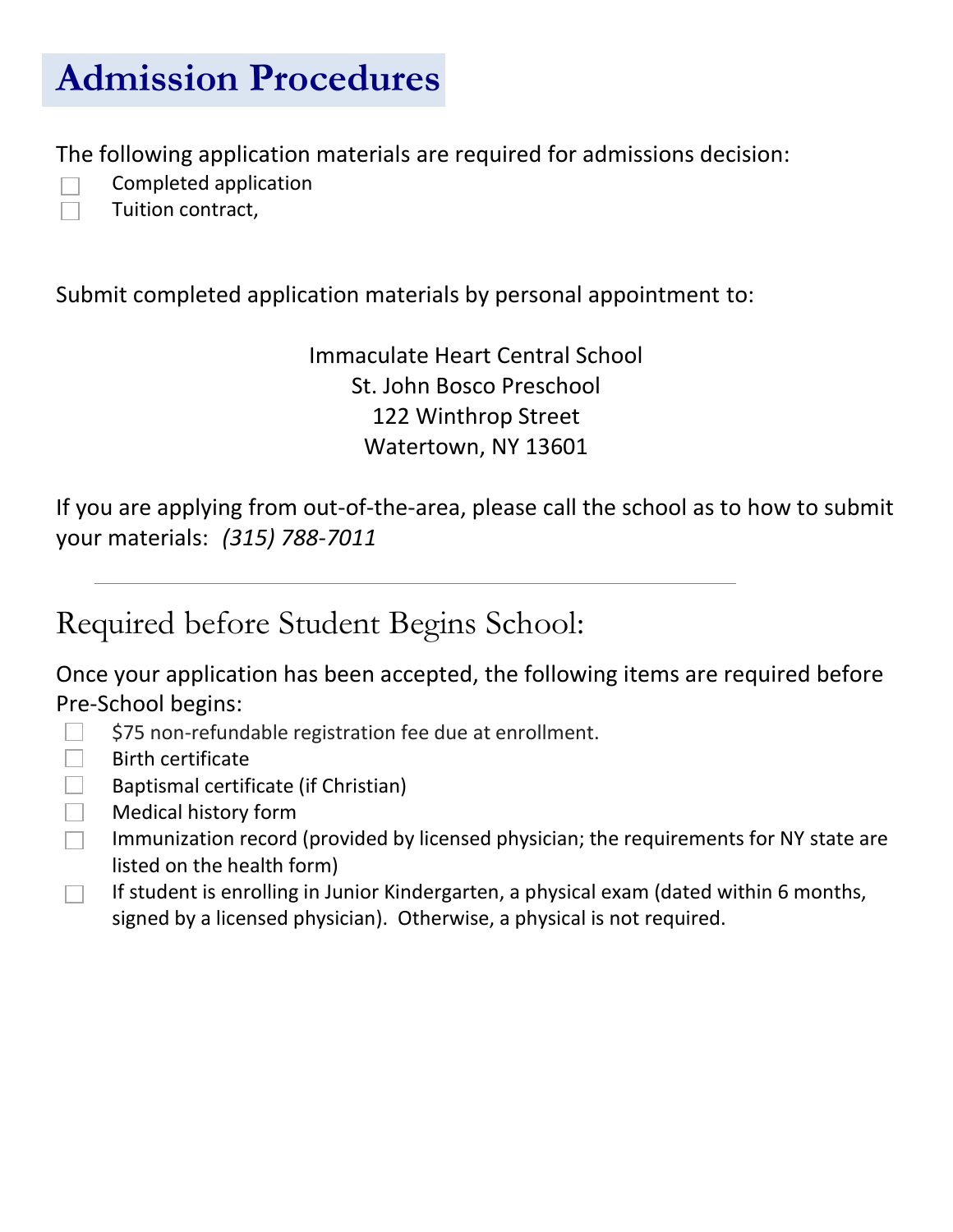## **Our Junior Kindertarten Program**

### Please fill in all blanks!

Junior Kindergarten- 4/5 year olds \_\_\_8:00 a.m. - 1:50 p.m.

### Student Information (complete one sheet for each student)

| First                                | Middle                                        | Last                                                                         |
|--------------------------------------|-----------------------------------------------|------------------------------------------------------------------------------|
| Gender (M/F)                         | Date of Birth (MM/DD/YY)                      | Place of Birth                                                               |
| Age in Sep 2020                      | <b>Prior Preschool Attendance</b>             |                                                                              |
| Religious Affiliation                | Native, Asian/Pacific Islander, Multi-Racial) | Ethnic Group (Caucasian, African-American, Hispanic, American Indian/Alaskan |
| Who child lives with                 | Street (if different from parent)             | City (if different from parent)                                              |
| Previous School                      | <b>School District of Current Residence</b>   |                                                                              |
| <b>Current Parish</b>                | Date, Parish and City of Baptism              |                                                                              |
| If not US citizen, country of origin | Primary Language at Home                      |                                                                              |

## Media Release

Immaculate Heart Central School celebrates your child and their accomplishments. Photos, video, and artwork may be displayed in the school, online, or in print media. Please specify any restrictions:

\_\_\_\_\_\_\_\_\_\_\_\_\_\_\_\_\_\_\_\_\_\_\_\_\_\_\_\_\_\_\_\_\_\_\_\_\_\_\_\_\_\_\_\_\_\_\_\_\_\_\_\_\_\_\_\_\_\_\_\_\_\_\_\_\_\_\_\_\_\_\_\_\_\_\_\_\_\_\_\_\_\_\_\_\_

| Office Use                                                |                      |  |
|-----------------------------------------------------------|----------------------|--|
| Pre-School teacher name:                                  |                      |  |
| Junior Kindergarten, 4-year old                           | $8:00$ a.m.-1:50 p.m |  |
| Junior Kindergarten, young 5 year old 8:00 a.m.-1:50 p.m. |                      |  |
|                                                           |                      |  |
|                                                           |                      |  |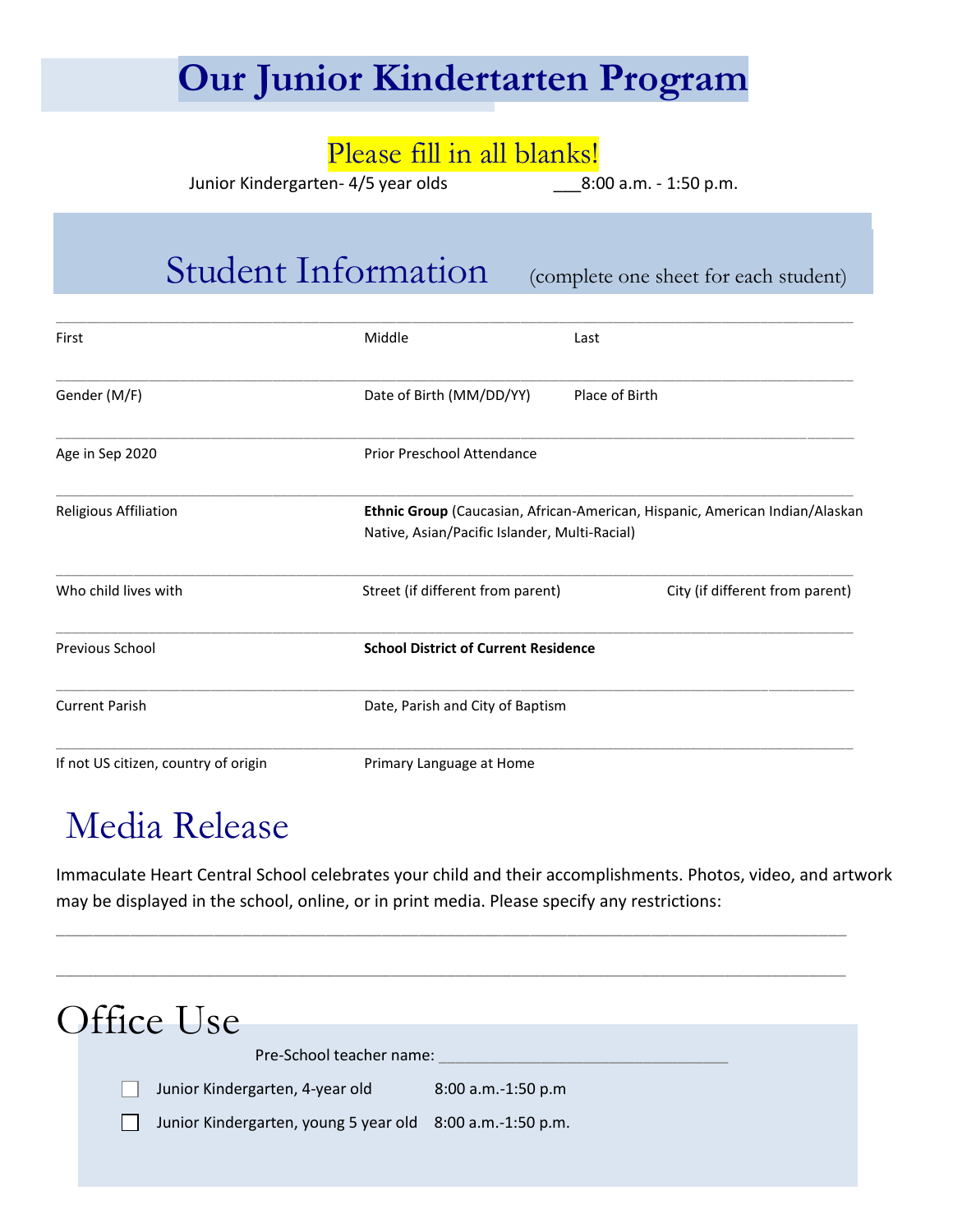## Parent Information

### Father/ Guardian

Email (home)

Email (work)

Employer/Unit

Religion and Parish

| l alchit hiitomitation                          |                                                            |  |  |  |
|-------------------------------------------------|------------------------------------------------------------|--|--|--|
| Father/Guardian/Stepfather                      | Mother/Guardian/Stepmother                                 |  |  |  |
| Middle<br>First<br>Last                         | Middle<br>Maiden<br>First<br>Last                          |  |  |  |
| Father<br>Grandfather<br><b>Other Family</b>    | Grandmother<br>Mother<br>Other Family                      |  |  |  |
| Joint custody<br>Sole custody<br>Stepfather     | Joint custody<br>Sole custody<br>Stepmother                |  |  |  |
| Foster placement (please provide DSS-2999/3424) | Foster placement (please provide DSS-2999/3424)            |  |  |  |
| <b>Street Address</b>                           | Street Address (fill out this line and below if different) |  |  |  |
| City<br>State<br>Zip                            | City<br>State<br>Zip                                       |  |  |  |
| Home Phone<br>Unlisted?                         | Home Phone (if different)<br>Unlisted?                     |  |  |  |
| Cell phone                                      | Cell phone                                                 |  |  |  |
| Work phone                                      | Work phone                                                 |  |  |  |

Which phone(s) to receive automated school messages?

\_\_\_\_\_\_\_\_\_\_\_\_\_\_\_\_\_\_\_\_\_\_\_\_\_\_\_\_\_\_\_\_\_\_\_\_\_\_\_\_\_\_\_\_\_\_\_

\_\_\_\_\_\_\_\_\_\_\_\_\_\_\_\_\_\_\_\_\_\_\_\_\_\_\_\_\_\_\_\_\_\_\_\_\_\_\_\_\_\_\_\_\_\_\_

\_\_\_\_\_\_\_\_\_\_\_\_\_\_\_\_\_\_\_\_\_\_\_\_\_\_\_\_\_\_\_\_\_\_\_\_\_\_\_\_\_\_\_\_\_\_\_

\_\_\_\_\_\_\_\_\_\_\_\_\_\_\_\_\_\_\_\_\_\_\_\_\_\_\_\_\_\_\_\_\_\_\_\_\_\_\_\_\_\_\_\_\_\_\_

Email (home, if different)

Email (work)

Which email(s) to receive school messages?

\_\_\_\_\_\_\_\_\_\_\_\_\_\_\_\_\_\_\_\_\_\_\_\_\_\_\_\_\_\_\_\_\_\_\_\_\_\_\_\_\_\_\_\_\_\_\_ Employer/Unit

\_\_\_\_\_\_\_\_\_\_\_\_\_\_\_\_\_\_\_\_\_\_\_\_\_\_\_\_\_\_\_\_\_\_\_\_\_\_\_\_\_\_\_\_\_\_\_ Occupation Title/Rank

IHA/IHC Graduate? Class of:

\_\_\_\_\_\_\_\_\_\_\_\_\_\_\_\_\_\_\_\_\_\_\_\_\_\_\_\_\_\_\_\_\_\_\_\_\_\_\_\_\_\_\_\_\_\_\_

Active Military Guard/Reserve  $\Box$  Retired Military

DoD Civilian | DoD contract employee

Religion and Parish (if different)

How did you hear about St. John Bosco? **Example 20** 

DoD Civilian | DoD contract employee

\_\_\_\_\_\_\_\_\_\_\_\_\_\_\_\_\_\_\_\_\_\_\_\_\_\_\_\_\_\_\_\_\_\_\_\_\_\_\_\_\_\_\_\_\_\_\_

\_\_\_\_\_\_\_\_\_\_\_\_\_\_\_\_\_\_\_\_\_\_\_\_\_\_\_\_\_\_\_\_\_\_\_\_\_\_\_\_\_\_\_\_\_\_\_ Which phone(s) to receive automated school messages?

\_\_\_\_\_\_\_\_\_\_\_\_\_\_\_\_\_\_\_\_\_\_\_\_\_\_\_\_\_\_\_\_\_\_\_\_\_\_\_\_\_\_\_\_\_\_\_

\_\_\_\_\_\_\_\_\_\_\_\_\_\_\_\_\_\_\_\_\_\_\_\_\_\_\_\_\_\_\_\_\_\_\_\_\_\_\_\_\_\_\_\_\_\_\_

\_\_\_\_\_\_\_\_\_\_\_\_\_\_\_\_\_\_\_\_\_\_\_\_\_\_\_\_\_\_\_\_\_\_\_\_\_\_\_\_\_\_\_\_\_\_\_

\_\_\_\_\_\_\_\_\_\_\_\_\_\_\_\_\_\_\_\_\_\_\_\_\_\_\_\_\_\_\_\_\_\_\_\_\_\_\_\_\_\_\_\_\_\_\_

\_\_\_\_\_\_\_\_\_\_\_\_\_\_\_\_\_\_\_\_\_\_\_\_\_\_\_\_\_\_\_\_\_\_\_\_\_\_\_\_\_\_\_\_\_\_\_

IHA/IHC Graduate? Class of: \_\_\_\_\_\_\_\_\_\_\_

Active Military  $\Box$  Guard/Reserve  $\Box$  Retired Military

Which email(s) to receive school messages?

Occupation Title/Rank

(TV, Online Ad, Radio Ad, Print Ad, Ft. Drum, Referral, etc.)

*(Office use only)* Primary Family ID: \_\_\_\_\_\_\_\_\_\_\_\_\_

*(Office use only, if necessary): Secondary Family ID \_\_*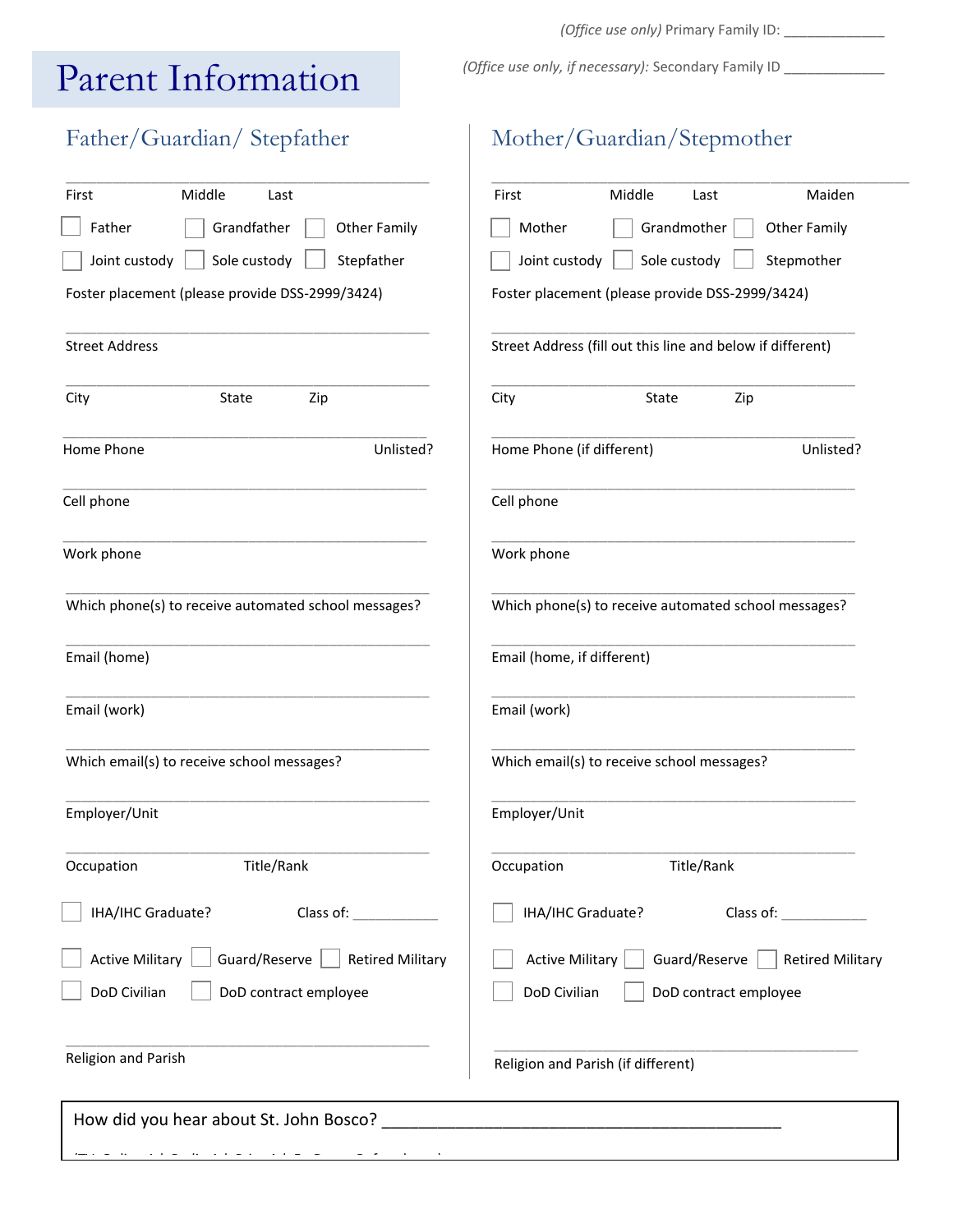## Household Information

 *(Office use only)* Primary Family ID: \_\_\_\_\_\_\_\_\_\_\_\_\_

### Emergency Contact Information

| Name                                | Relationship                                                                                                     | Cell                                                               |  | Home                   | Work                                                            |
|-------------------------------------|------------------------------------------------------------------------------------------------------------------|--------------------------------------------------------------------|--|------------------------|-----------------------------------------------------------------|
| Name                                | Relationship                                                                                                     | Cell                                                               |  | Home                   | Work                                                            |
| Name                                | Relationship                                                                                                     | Cell                                                               |  | Home                   | Work                                                            |
| <b>Restrictions of Contact</b>      |                                                                                                                  |                                                                    |  |                        |                                                                 |
| No restrictions.                    | Custody restriction (provide papers).                                                                            |                                                                    |  |                        | Order of protection (provide papers).                           |
| Person Restricted                   |                                                                                                                  |                                                                    |  | <b>Expiration Date</b> |                                                                 |
| Non-custodial parent name           |                                                                                                                  |                                                                    |  |                        |                                                                 |
|                                     | What would you like mailed to the non-custodial parent?                                                          |                                                                    |  | <b>Expiration Date</b> |                                                                 |
| Non-custodial parent street address |                                                                                                                  | City                                                               |  |                        | Zip<br>State                                                    |
|                                     | Other documentation provided (please specify). You may provide additional comments on a separate sheet of paper. |                                                                    |  |                        |                                                                 |
|                                     | Others Living in Household (use separate sheet if needed)                                                        |                                                                    |  |                        |                                                                 |
|                                     |                                                                                                                  |                                                                    |  |                        |                                                                 |
|                                     |                                                                                                                  |                                                                    |  |                        |                                                                 |
|                                     |                                                                                                                  |                                                                    |  |                        |                                                                 |
| Name                                | Relationship __________Gender ______ Age _____ School _____________Grade ____                                    |                                                                    |  |                        |                                                                 |
|                                     |                                                                                                                  |                                                                    |  |                        |                                                                 |
|                                     | Family Members Who Attended IHA/IHC (use separate sheet if needed)                                               |                                                                    |  |                        |                                                                 |
| Name                                |                                                                                                                  |                                                                    |  |                        | Relationship ______________________Class (approx OK) __________ |
| Name                                |                                                                                                                  |                                                                    |  |                        | Relationship ______________________Class (approx OK) __________ |
| Name                                |                                                                                                                  |                                                                    |  |                        | Relationship ______________________Class (approx OK) __________ |
| Name                                |                                                                                                                  | Relationship ________________________Class (approx OK) ___________ |  |                        |                                                                 |

Name \_\_\_\_\_\_\_\_\_\_\_\_\_\_\_\_\_\_\_\_\_\_\_\_\_\_\_\_\_\_\_\_\_\_\_\_\_\_\_\_\_\_\_\_ Relationship \_\_\_\_\_\_\_\_\_\_\_\_\_\_\_\_ Class (approx OK) \_\_\_\_\_\_\_\_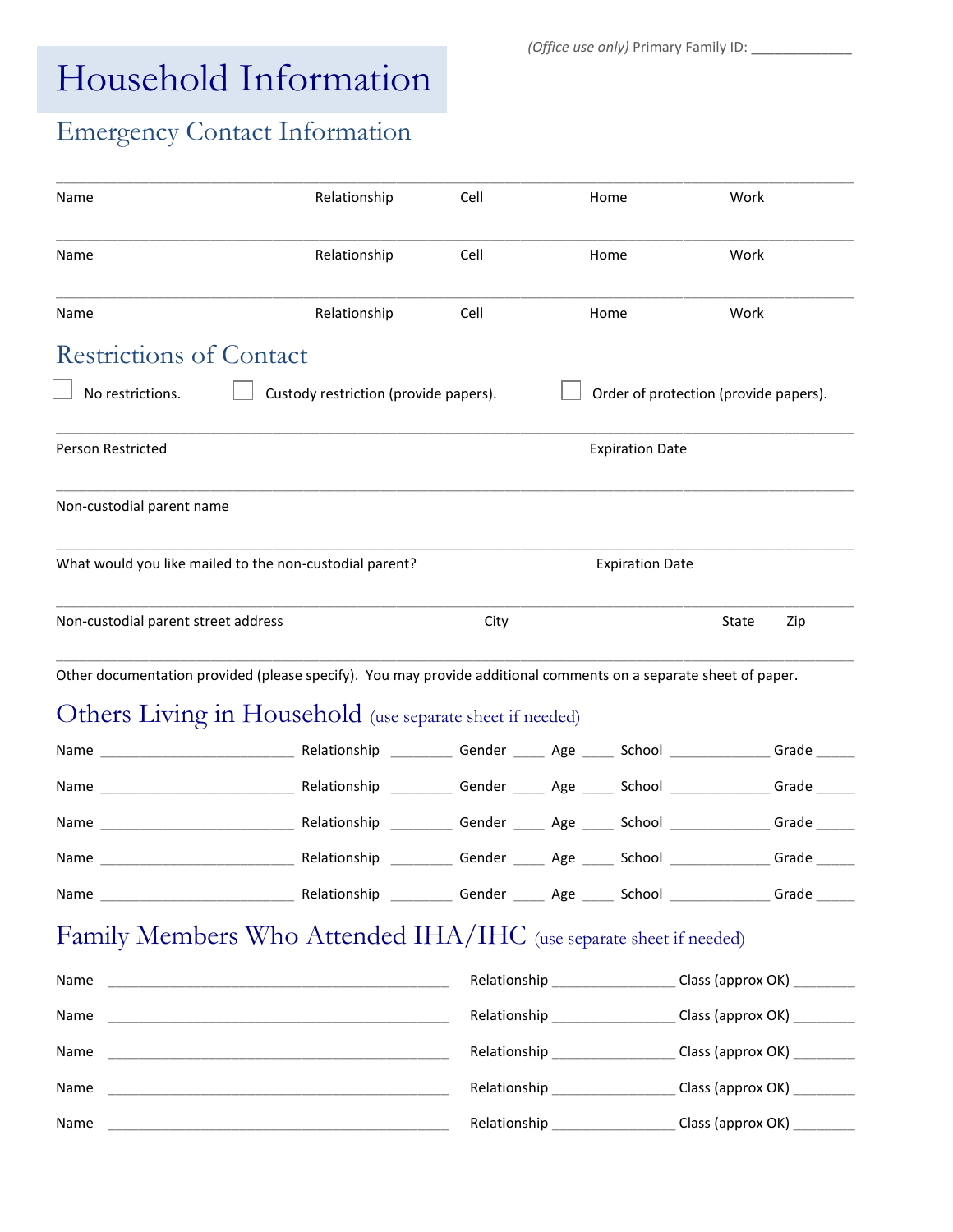Left blank intentionally. See next page.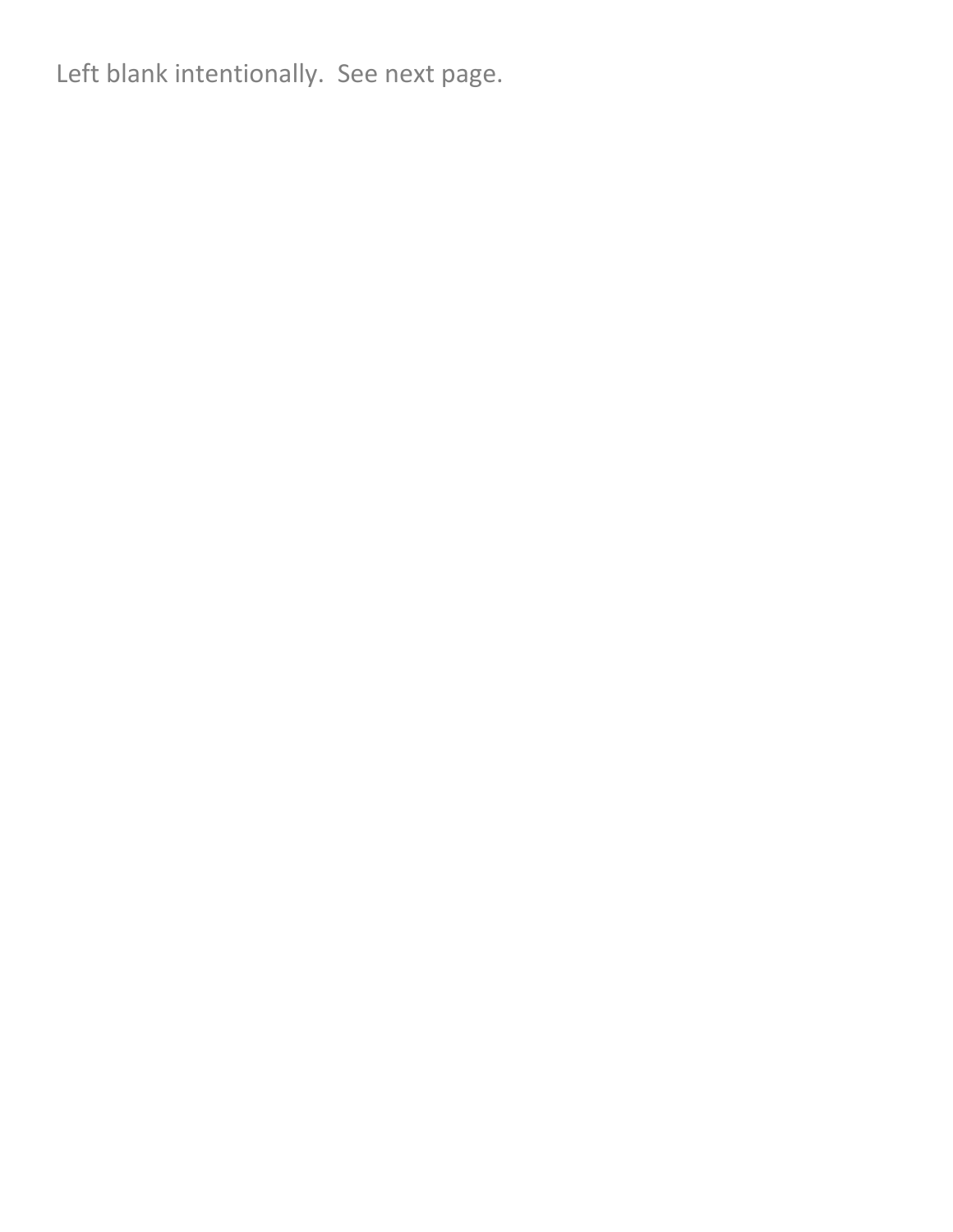#### *(Office use)* Primary Family ID: \_\_\_\_\_\_\_\_\_\_\_\_\_\_

## Medical History (Complete one medical history for each child).

|  |  | Gender: _____ Date: __________________ |
|--|--|----------------------------------------|
|  |  | State: _____ Zip: __________           |
|  |  |                                        |
|  |  |                                        |
|  |  |                                        |
|  |  |                                        |
|  |  |                                        |
|  |  |                                        |

### Household Members

| Name of Household Member | Gender | Occupation | Relationship to Student |
|--------------------------|--------|------------|-------------------------|
|                          |        |            |                         |
|                          |        |            |                         |
|                          |        |            |                         |
|                          |        |            |                         |

Immunization. Shot records: 4 DTap/DTP, 3 Polio, MMR, Hep B, 2 Varicella. For Pre-K, HIB, PCV, 1 Varicella.

#### Lead Poisoning Screening. Has your child been screened for lead poisoning? Y / N Please include a copy of the test with immunization record.

#### History. Has your child had any of the following? If yes, please describe.

|                                                   | No | Yes | Describe |
|---------------------------------------------------|----|-----|----------|
| Allergies/Hay Fever                               |    |     |          |
| Anemia                                            |    |     |          |
| Arthritis                                         |    |     |          |
| Asthma                                            |    |     |          |
| <b>Bee Sting Allergy</b>                          |    |     |          |
| Bladder/Kidney Injury or Disease                  |    |     |          |
| <b>Bleeding Tendencies</b>                        |    |     |          |
| <b>Broken Bones</b>                               |    |     |          |
| Cancer                                            |    |     |          |
| <b>Childhood Diseases</b>                         |    |     |          |
| Concussion                                        |    |     |          |
| Convulsions/Seizures                              |    |     |          |
| <b>Diabetes</b>                                   |    |     |          |
| Full time,<br>Eyeglasses (<br>Reading,<br>Sports) |    |     |          |
| <b>Fainting Spells</b>                            |    |     |          |
| Frequent Colds/Sore Throats                       |    |     |          |
| Frequent Headaches                                |    |     |          |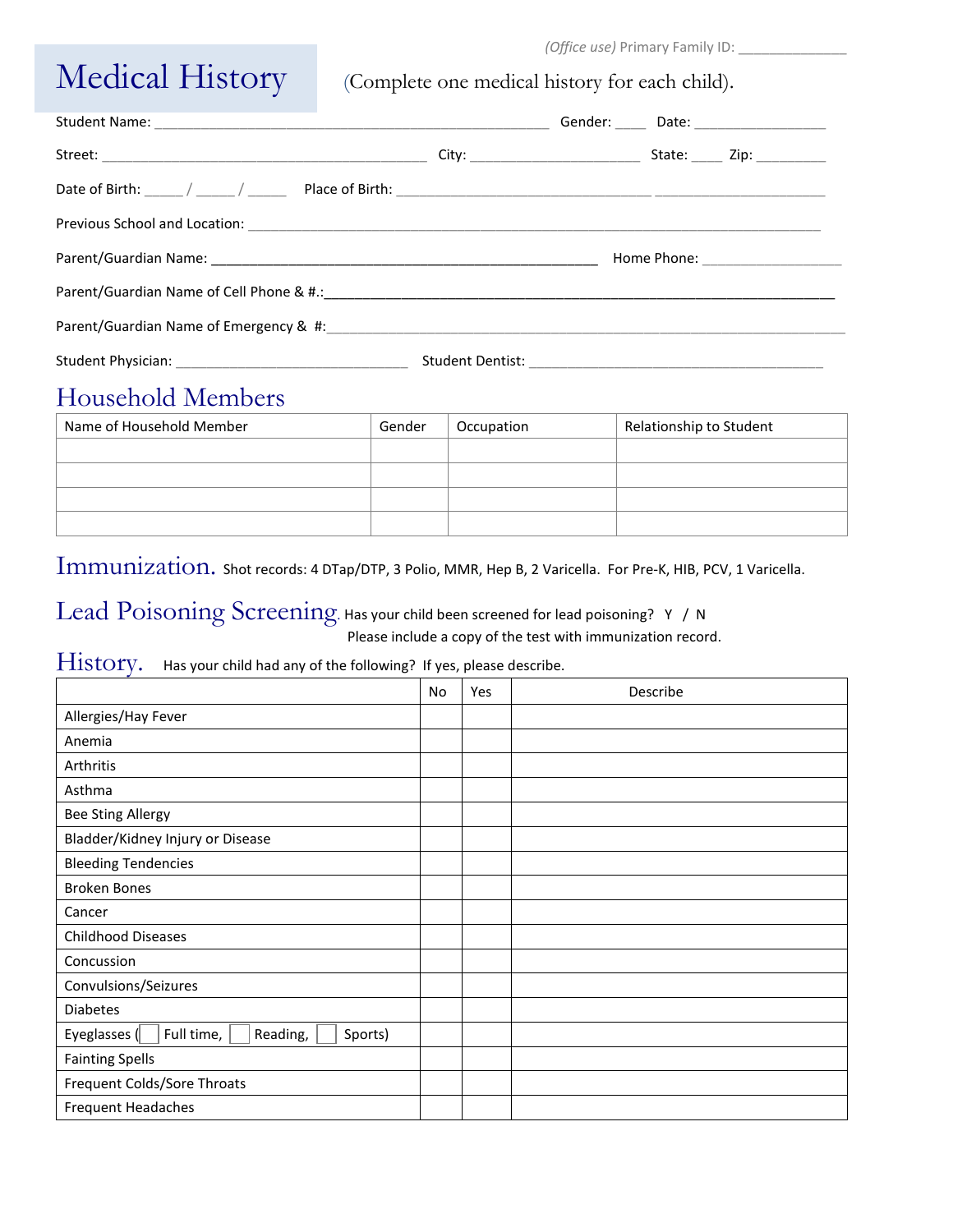#### \*\*\* Student Name:

|                                  | No | Yes | Describe |
|----------------------------------|----|-----|----------|
| <b>Gastrointestinal Problems</b> |    |     |          |
| Head/Neck Injury                 |    |     |          |
| Heart Disease/Problems/Murmur    |    |     |          |
| High Blood Pressure              |    |     |          |
| Injury to the Spleen             |    |     |          |
| Nose Bleeds (Frequent/Severe)    |    |     |          |
| <b>Orthopedic Problems</b>       |    |     |          |
| Pneumonia                        |    |     |          |
| <b>Rheumatic Fever</b>           |    |     |          |
| Seizures                         |    |     |          |
| <b>Tuberculosis Contact</b>      |    |     |          |
| Other:                           |    |     |          |

### Hospitalizations/Severe Injuries/Operations:

| Nature of Illness/Injury/Operation | Age | Hospitalized? |
|------------------------------------|-----|---------------|
|                                    |     |               |
|                                    |     |               |
|                                    |     |               |
|                                    |     |               |

### Medications:

| Name of Medicine                            | <b>Reason Prescribed</b>                                                                                                   |
|---------------------------------------------|----------------------------------------------------------------------------------------------------------------------------|
|                                             |                                                                                                                            |
|                                             |                                                                                                                            |
|                                             |                                                                                                                            |
|                                             |                                                                                                                            |
|                                             |                                                                                                                            |
| Does your child use an inhaler at school?   | Y / N                                                                                                                      |
| Does your child have tubes in his/her ears? | Y / N If so, is swimming restricted? (grades 4-12) Y / N                                                                   |
|                                             | Has there ever been a sudden death in a family member under the age of 50? If yes, explain: __________________             |
|                                             | Does your child have any of the following: loss of vision, severe hearing loss, one kidney, one testicle? If yes, explain: |
|                                             |                                                                                                                            |
|                                             |                                                                                                                            |

PARENT/GUARDIAN SIGNATURE THE RESERVE OF THE RESERVE OF THE RESERVE OF THE RESERVE OF THE RESERVE OF THE RESERVE OF THE RESERVE OF THE RESERVE OF THE RESERVE OF THE RESERVE OF THE RESERVE OF THE RESERVE OF THE RESERVE OF T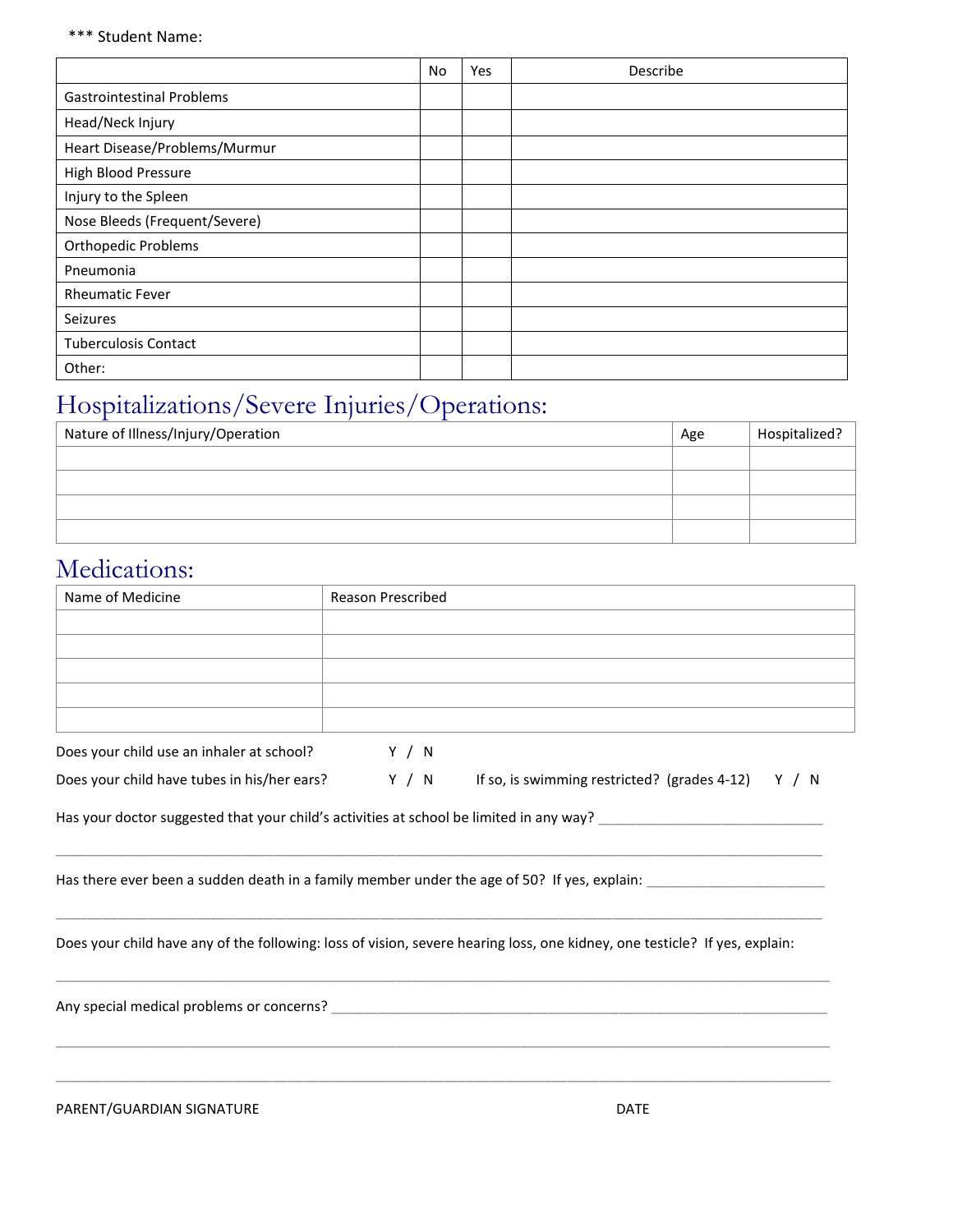### After School Care Program (4 year olds and older)

As a service to our working parents, IHC Elementary School offers an After School Care Program. The program is structured so students have a time for snack, study and free/play time. To ensure a strong program that meets the needs of our students and parents, we need to know how many students may be interested in using the program. If you are interested, please complete this form with your application packet, or no later than "Meet Your Teacher" night in August (date to be announced).

Hours: 2:00 until 5:30 p.m.

Available to: Students in grades Junior-K to 6.

Cost: \$5.00 per hour per child. Payments should be made weekly, unless other payment arrangements have been made. *(After School Care service may be suspended if an account is not paid in full at the end of each month).*

Pick-up: For the safety of all, a parent or guardian must report to sign their child out. A note should be sent to the school if another adult is picking-up your child or if your child is not going to attend the after-school program on a registered day.

### After-School Care Sign-Up

|                                                            |  |  | City: _________________________                    |  | State: Zip:                                                                                                                                                                                                                    |  |  |
|------------------------------------------------------------|--|--|----------------------------------------------------|--|--------------------------------------------------------------------------------------------------------------------------------------------------------------------------------------------------------------------------------|--|--|
| Phone numbers where you can be reached after school hours: |  |  |                                                    |  |                                                                                                                                                                                                                                |  |  |
|                                                            |  |  |                                                    |  |                                                                                                                                                                                                                                |  |  |
|                                                            |  |  |                                                    |  |                                                                                                                                                                                                                                |  |  |
|                                                            |  |  |                                                    |  | Grade: The Contract of the Contract of the Contract of the Contract of the Contract of the Contract of the Contract of the Contract of the Contract of the Contract of the Contract of the Contract of the Contract of the Con |  |  |
|                                                            |  |  |                                                    |  | Grade: The Contract of the Contract of the Contract of the Contract of the Contract of the Contract of the Contract of the Contract of the Contract of the Contract of the Contract of the Contract of the Contract of the Con |  |  |
| My child(ren) will attend on these days:                   |  |  |                                                    |  |                                                                                                                                                                                                                                |  |  |
|                                                            |  |  | Monday Tuesday Wednesday Thursday Friday As needed |  |                                                                                                                                                                                                                                |  |  |

*Office Use Only - Primary Family ID:*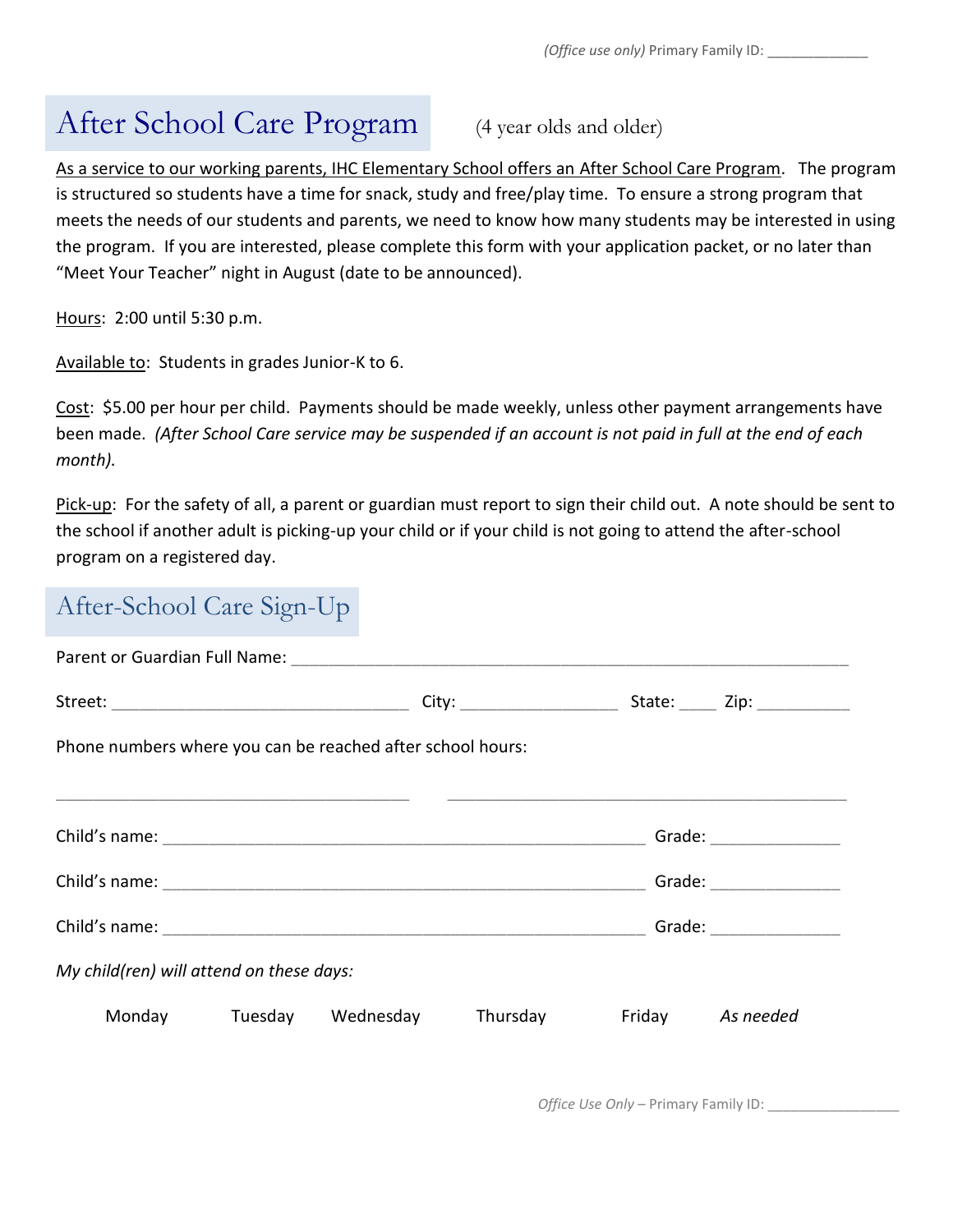#### Child Pick-Up Form

A. The following people HAVE permission to pick-up the child named below from the daycare at IHC Primary. It is the parent's responsibility to notify us in writing of any changes.

|    | Child's Name                      | <b>DOB</b> | Age                                                          | Sex |
|----|-----------------------------------|------------|--------------------------------------------------------------|-----|
| 1. |                                   |            | Relation: Network<br>Phone: ________________                 |     |
| 2. |                                   |            | Relation: <u>________________</u><br>Phone: ________________ |     |
| 3. |                                   |            | Relation: <u>________________</u><br>Phone: ________________ |     |
| 4. |                                   |            | Relation: Network<br>Phone: ________________                 |     |
| 5. |                                   |            | Relation: _______________<br>Phone: ________________         |     |
| 6. | Name: ___________________________ |            | Relation: _______________<br>Phone: _________________        |     |

**Note:** Any person unfamiliar to me will be required to show proof of identification. Under NO circumstances will the child be released to anyone other than those listed above without WRITTEN permission from the parent.

This form is legally binding, so by signing it, you agree that all of the information provided herein is correct. False Information will result in termination of contract, and you will forfeit your childcare retainer.

| Father/Guardian's Signature | Date |
|-----------------------------|------|
| Mother/Guardian's Signature | Date |
| Provider name/daycare name  | Date |